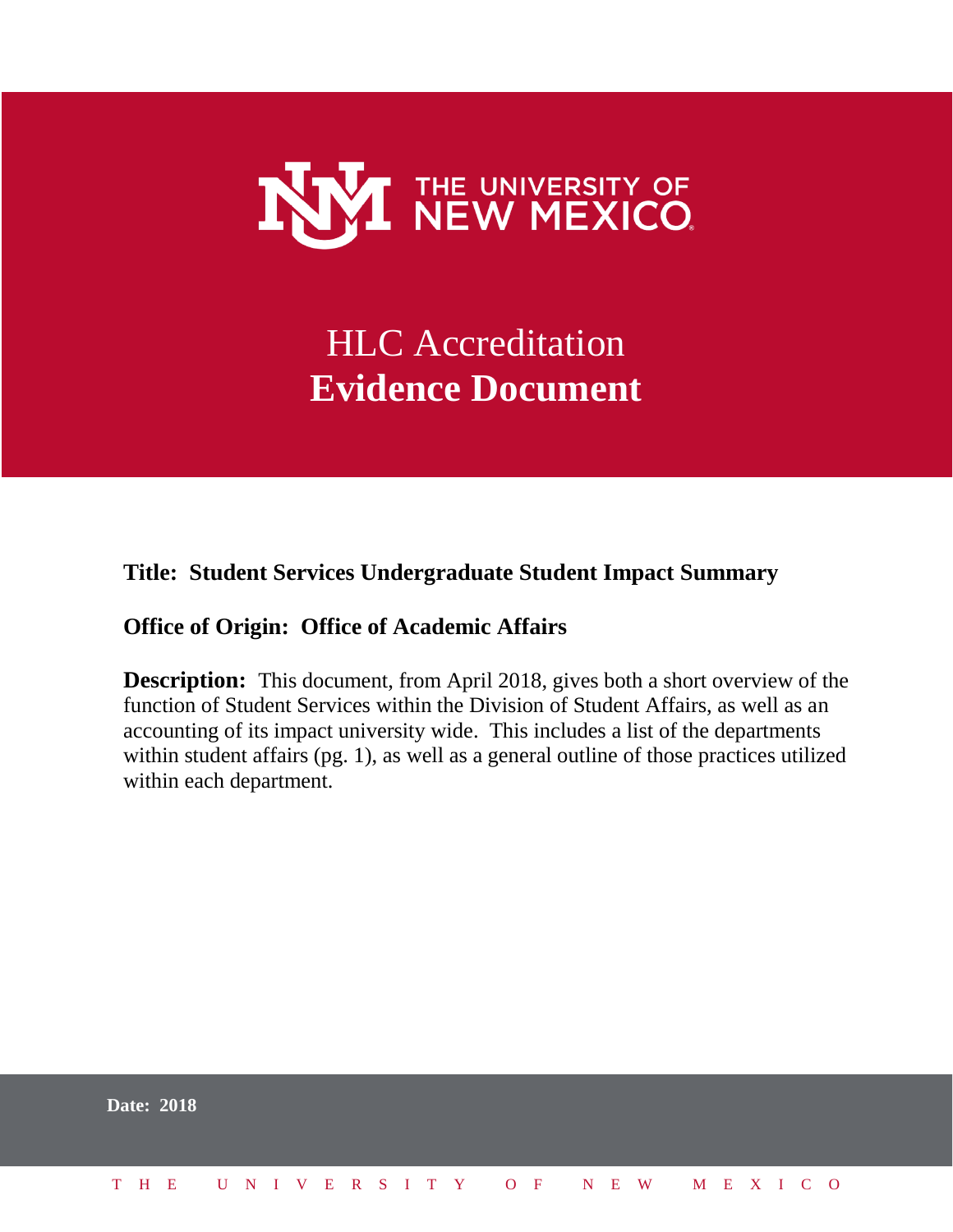#### **University of New Mexico**

# **Student Services Division of Student Affairs**

#### **Undergraduate Student Impact Summary, April 2018**

#### **OVERVIEW**

**Student Services, within the division of Student Affairs, is an administrative unit focused on providing high impact services and engagements to UNM students. Student Services departments work together to provide collaborative programming in three primary categories:**

- **Strategies and initiatives designed to improve academic achievement for under-served student populations**
- **Communities that support student identity development and collaborative success**
- **Services that teach students the skills needed for success in school, the workplace, and in their communities.**

**Departments.** Student Services includes the following departments: Accessibility Resource Center, African American Student Services, Air Force ROTC, American Indian Student Services, Army ROTC, Career Services, College Enrichment & Outreach Services, Community Engagement Center, El Centro de la Raza, Mentoring Institute, Navy ROTC, Office for Strategic Initiatives/NSSP, Recreation Services (Johnson), STEM Collaborative Center.

**Vision.** Creating a culture within Student Services which promotes education, research, wellness and economic development in the 21st Century and beyond. Providing leadership, and programs designed to strengthen communities, serve society, and encourage the pursuit of life-long learning to ensure every student will be prepared to be a productive citizen of our local and global community in the 21st Century.

**Mission.** To provide students a seamless support structure focused on the development of skills, aptitudes, and behaviors necessary to succeed in pursuit of postsecondary education, lifelong learning & viable career pathways. Student Services nurtures learning, engagement, and retention through supportive programs, active endorsement of graduate studies, and the promotion of health & well-being of every student.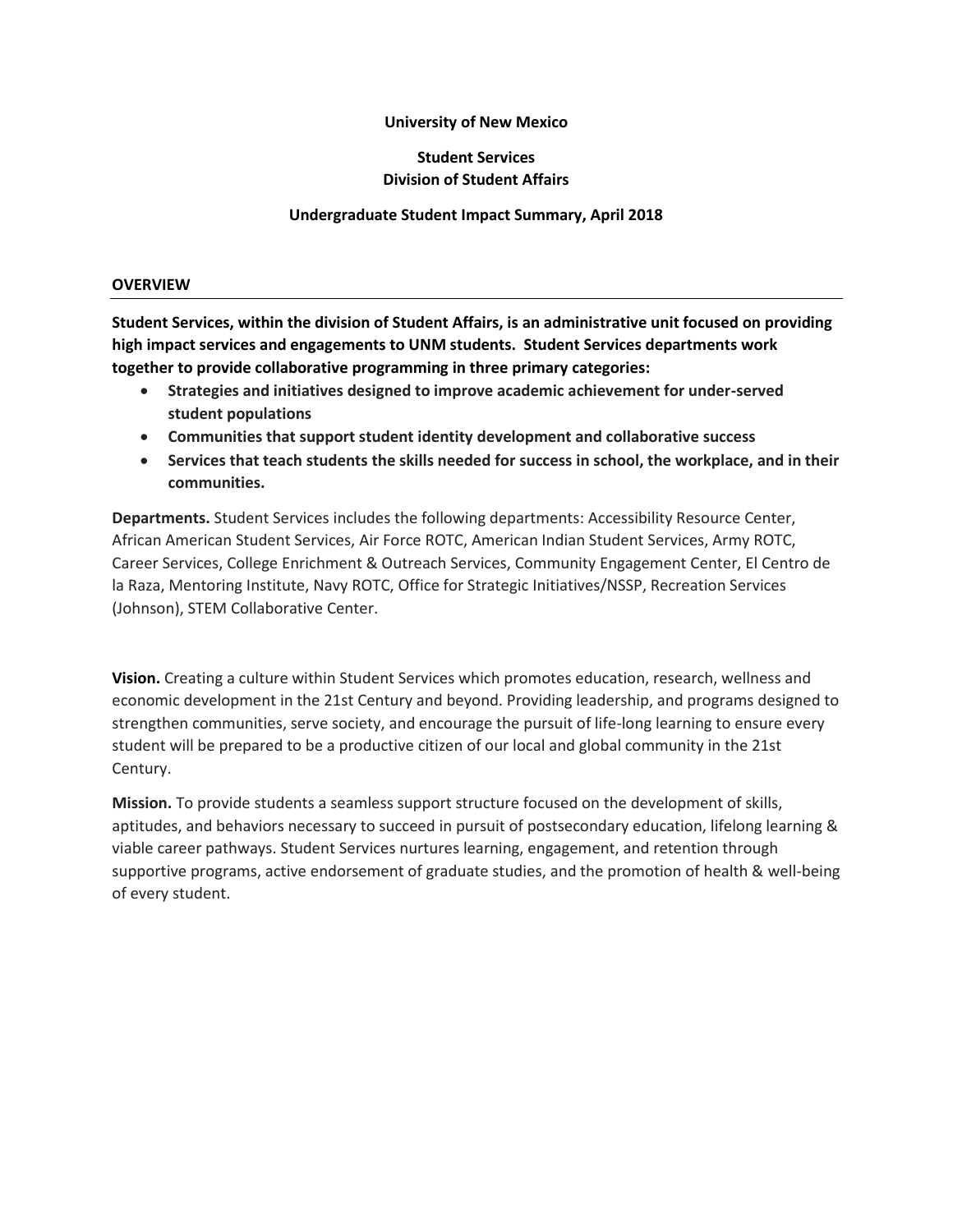#### **KEY OUTCOMES<sup>1</sup>**

 $\overline{\phantom{a}}$ 

- **1. Undergraduate students served by Student Services departments account for 30% of all undergraduate students at the UNM main campus.**
- **2. Undergraduate students served by Student Services departments are more likely to enter UNM with lower ACT and SAT scores than their peers.**

|                      | Students served by at least one<br><b>Student Services department</b> | All other undergraduate<br>students at the UNM main |  |  |  |
|----------------------|-----------------------------------------------------------------------|-----------------------------------------------------|--|--|--|
|                      |                                                                       | campus                                              |  |  |  |
| Number of students   | 6,289                                                                 | 14,643                                              |  |  |  |
| High School GPA, avg | 3.37                                                                  | 3.33                                                |  |  |  |
| ACT Composite, avg   | 21.7                                                                  | 22.31                                               |  |  |  |
| SAT Composite, avg   | 1074                                                                  | 1097                                                |  |  |  |

#### **3. Undergraduate students served by Student Services departments are more likely to be freshmen than their peers.**

|                                                              | Students served by at least one<br><b>Student Services department</b> | All other undergraduate<br>students at the UNM main<br>campus |
|--------------------------------------------------------------|-----------------------------------------------------------------------|---------------------------------------------------------------|
| Students entered UNM as first-<br>time freshmen <sup>2</sup> | 70.22%                                                                | 58.77%                                                        |
| Freshmen, Fall 2016                                          | 27%                                                                   | 16%                                                           |

#### **4. Undergraduate students served by Student Services departments are more likely to be from lowincome or first-generation families than their peers.**

|                                                   | Students served by at least one<br><b>Student Services department</b> | All other undergraduate<br>students at the UNM main<br>campus |
|---------------------------------------------------|-----------------------------------------------------------------------|---------------------------------------------------------------|
| Freshmen who are first                            | 41.63%                                                                | 29.38%                                                        |
| generation students<br>Awarded Pell Grants, FA 16 | 44.79%                                                                | 34.28%                                                        |

 $1$  Data from 2016-17 academic year for undergraduate students only. For Recreational Services, these numbers include only students who participated in educational programming, or who worked as student employees. All data was pulled through WebFocus by Student Affairs personnel, and do not represent official UNM counts.  $<sup>2</sup>$  This set of students includes all students who entered UNM as first-time freshmen, regardless of current</sup> academic level. Consequently, this set of students also includes current sophomores, juniors and seniors.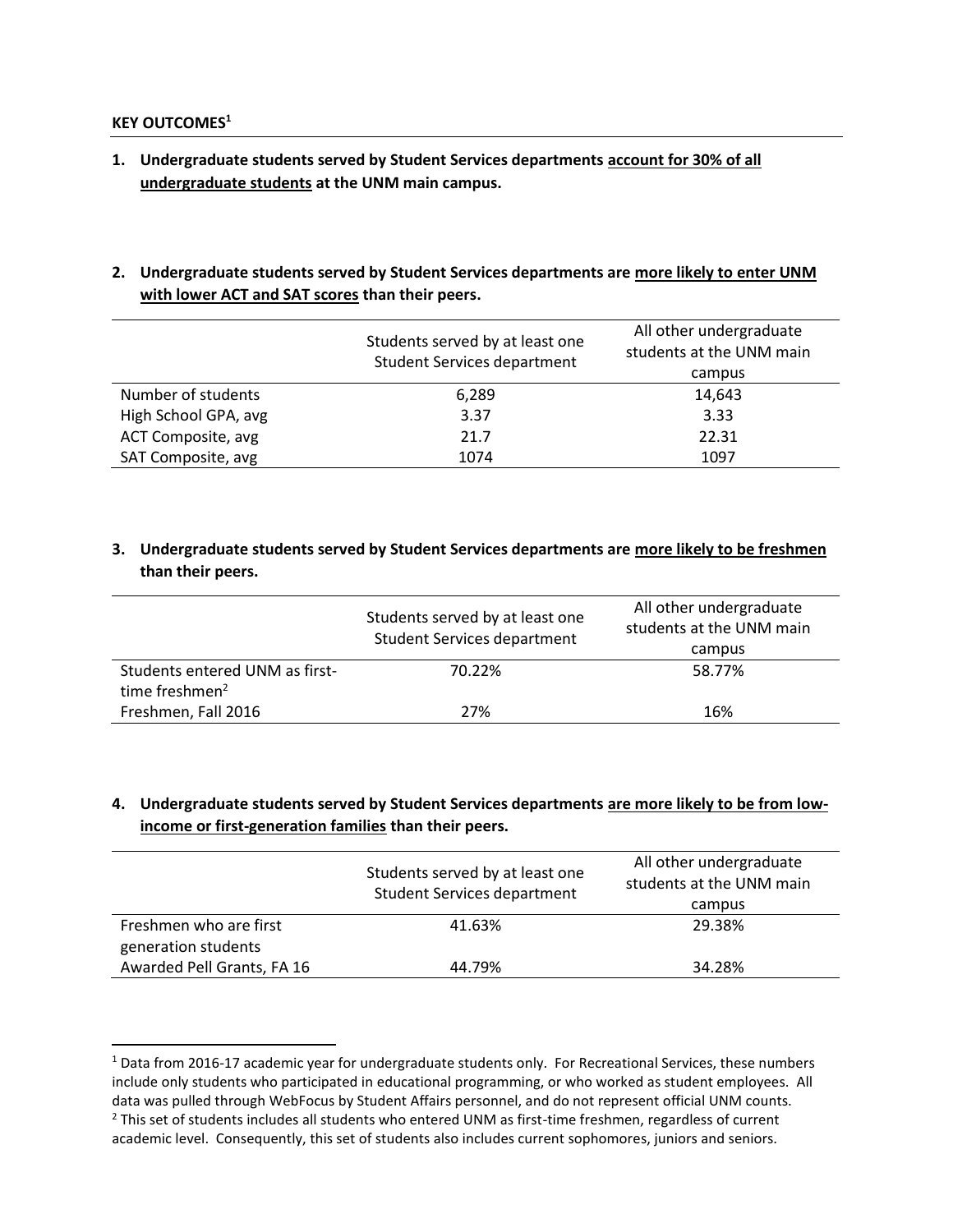**5. Undergraduate students served by Student Services departments are more likely to be younger than their peers.**

|                 | Students served by at least one<br>Student Services department | All other undergraduate<br>students at the UNM main |  |  |  |
|-----------------|----------------------------------------------------------------|-----------------------------------------------------|--|--|--|
|                 |                                                                | campus                                              |  |  |  |
| 18-22 years old | 63.06%                                                         | 48.56%                                              |  |  |  |

## **6. Undergraduate students served by Student Services departments are more likely to be from underserved populations (by ethnicity) than their peers<sup>3</sup> .**

|                        | Students served by at least one<br><b>Student Services department</b> | All other undergraduate<br>students at the UNM main |  |  |  |
|------------------------|-----------------------------------------------------------------------|-----------------------------------------------------|--|--|--|
|                        |                                                                       | campus                                              |  |  |  |
| American Indian        | 8.63%                                                                 | 4.66%                                               |  |  |  |
| African American       | 3.5%                                                                  | 2.12%                                               |  |  |  |
| Hispanic               | 49.07%                                                                | 46.17%                                              |  |  |  |
| Native Hawaiian        | 0.22%                                                                 | 0.21%                                               |  |  |  |
| Asian                  | 3.69%                                                                 | 3.58%                                               |  |  |  |
| White                  | 27.44%                                                                | 37.14%                                              |  |  |  |
| Non-resident alien     | 2.59%                                                                 | 1.52%                                               |  |  |  |
| Race/ethnicity unknown | 1.08%                                                                 | 1.41%                                               |  |  |  |
| Two or more races      | 3.77%                                                                 | 3.21%                                               |  |  |  |

## **7. Undergraduate students served by Student Services departments are more likely to be enrolled in the College of Arts & Sciences and the School of Engineering than their peers.**

|                            | Students served by at least one<br><b>Student Services department</b> | All other undergraduate<br>students at the UNM main<br>campus |
|----------------------------|-----------------------------------------------------------------------|---------------------------------------------------------------|
| College of Arts & Sciences | 30.82%                                                                | 28.98%                                                        |
| School of Engineering      | 15.63%                                                                | 9.16%                                                         |

#### **8. Student Services programs work together to serve students across departmental silos.**

 $\overline{a}$ 

| Number of students served by Student Services departments    |       |
|--------------------------------------------------------------|-------|
| Who participate in two Student Services departments          | 1.294 |
| Who participate in three Student Services departments        | 295   |
| Who participate in four or more Student Services departments | 93    |

<sup>&</sup>lt;sup>3</sup> Traditionally underserved student populations (by ethnicity) are listed in italics and include: American Indian, African American, Hispanic, and Native Hawaiian students. Note, these numbers are pulled by Student Affairs staff from live data through WebFocus, and do not represent official UNM ethnicity counts.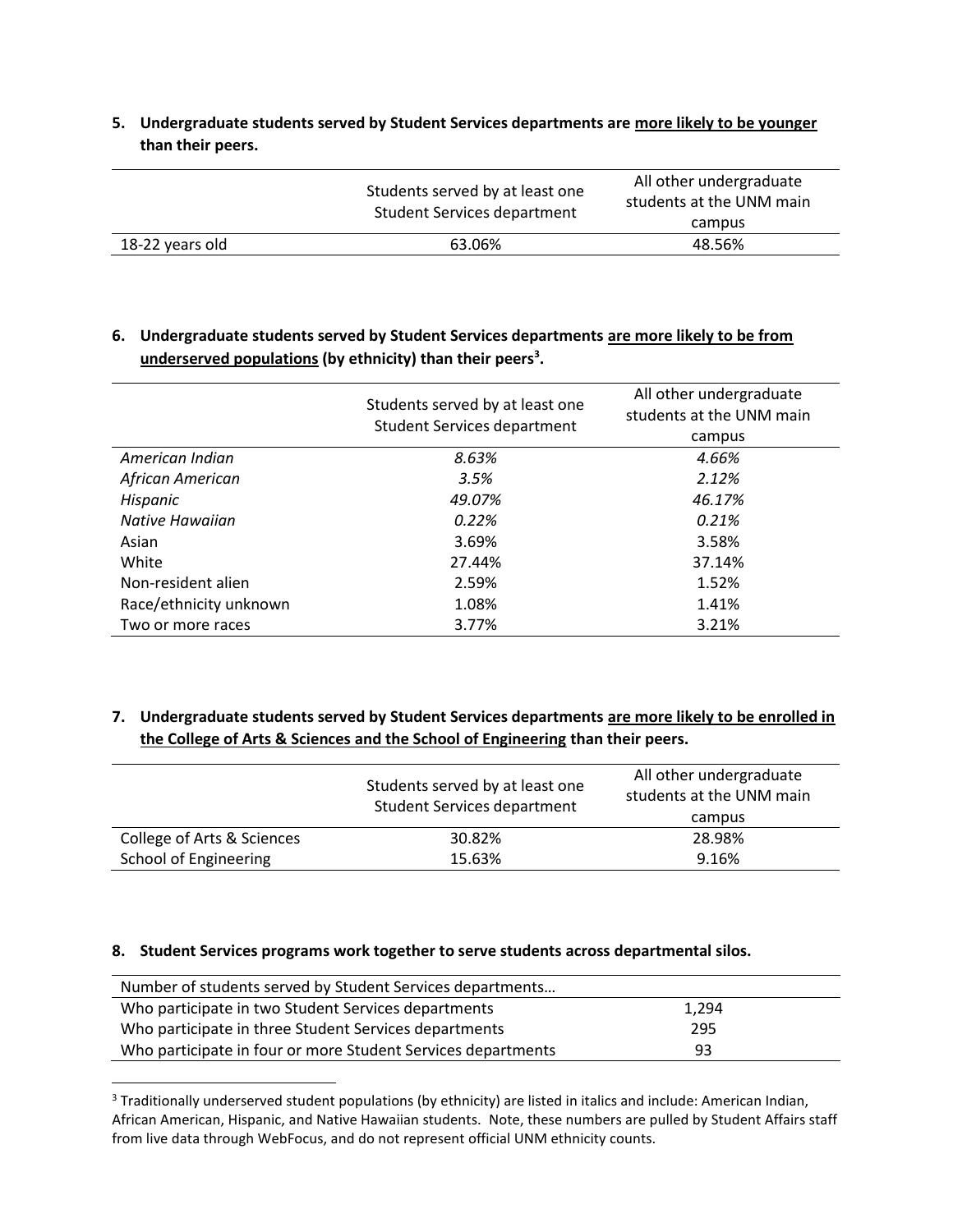**9. Undergraduate students served by Student Services departments have higher retention rates than their peers.**

|                                 | Students served by at least one<br><b>Student Services department</b> | All other undergraduate<br>students at the UNM main<br>campus |
|---------------------------------|-----------------------------------------------------------------------|---------------------------------------------------------------|
| Return or Graduate rate, FA16   | 90.23%                                                                | 88.26%                                                        |
| to SP17                         |                                                                       |                                                               |
| Retention rate, first to second | 78.73%                                                                | 75.76%                                                        |
| year                            |                                                                       |                                                               |

# **10. Undergraduate students served by Student Services departments have higher grade point averages than their peers.**

|                                | Students served by at least one<br><b>Student Services department</b> | All other undergraduate<br>students at the UNM main |  |  |  |
|--------------------------------|-----------------------------------------------------------------------|-----------------------------------------------------|--|--|--|
|                                |                                                                       | campus                                              |  |  |  |
| Cumulative GPAs, end of Spring | 3.153                                                                 | 3.112                                               |  |  |  |
| 2017 semester                  |                                                                       |                                                     |  |  |  |
| UNM GPAs, end of Spring 2017   | 3.204                                                                 | 3.192                                               |  |  |  |
| semester                       |                                                                       |                                                     |  |  |  |
| Fall 2016 Semester GPAs        | 3.182                                                                 | 3.056                                               |  |  |  |
| Spring 2017 Semester GPAs      | 3.139                                                                 | 3.090                                               |  |  |  |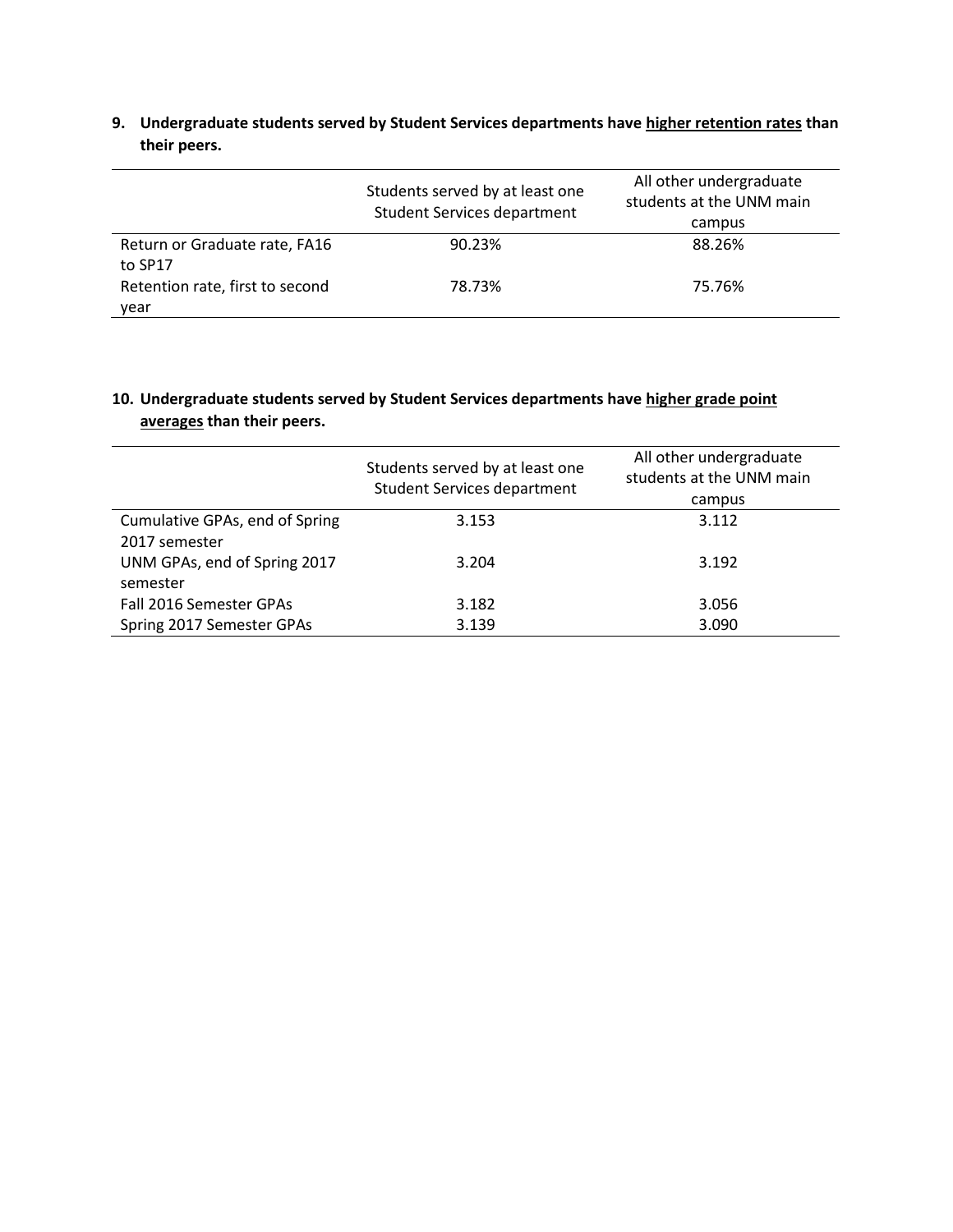#### **STRATEGIES & PRACTICES**

Student Services departments utilize a broad array of evidence-based strategies and practices to serve UNM's students, to expand UNM's educational capacity, and to better prepare UNM faculty and staff to better meet student needs.

- 1) MENTORING
	- a. Faculty to UG
	- b. UG to K-12
	- c. UG to professionals
	- d. UG to UG
	- e. Graduate to UG
	- f. K-12 to professionals
- 2) CO-CURRICULAR ACADEMIC ENGAGEMENT (group, cohort and individual engagements)
	- a. Structured student engagements with other UNM students
	- b. Structured student engagements with UNM faculty
	- c. Structured student engagements with UNM staff
	- d. Structured student engagements with people outside of UNM
- 3) CONFERENCES
	- a. OSA sponsored student conferences
	- b. Students funded to participate in non-OSA and/or non-UNM conferences
	- c. OSA sponsored higher education and professional conferences
- 4) WORKSHOPS
	- a. College success workshops
	- b. Special topics workshops (e.g., undergraduate research, resume writing)
- 5) OUTREACH TO K-12
	- a. Summer credit recovery
	- b. Workshops and presentations to K-12 students, teachers & administrators
	- c. Sponsored visits to campus by K-12 students, teachers & administrators
- 6) OUTREACH TO 2-YEAR COLLEGE STUDENTS
- 7) OUTREACH TO ABQ/REGIONAL COMMUNITIES
- 8) STUDENT RECRUITMENT TO UNM
- 9) FACILITIES & EQUIPMENT USAGE LINKED TO OSA DEPARTMENTS
	- a. Recreational facilities & equipment
	- b. Cultural facilities
	- c. Meeting facilities
- 10) ACADEMIC & LIFE SKILLS COACHING FOR UNM STUDENTS
	- a. Financial planning
	- b. Cultural advocacy
	- c. Student success & enrollment planning
	- d. Self-assessment tools & advising
	- e. Academic coaching
- 11) ACADMIC SUPPORT SERVICES
	- a. Tutoring, provided by OSA
	- b. Tutoring, provided by CAPS, facilitated by OSA
	- c. Study facilities & facilitation of study groups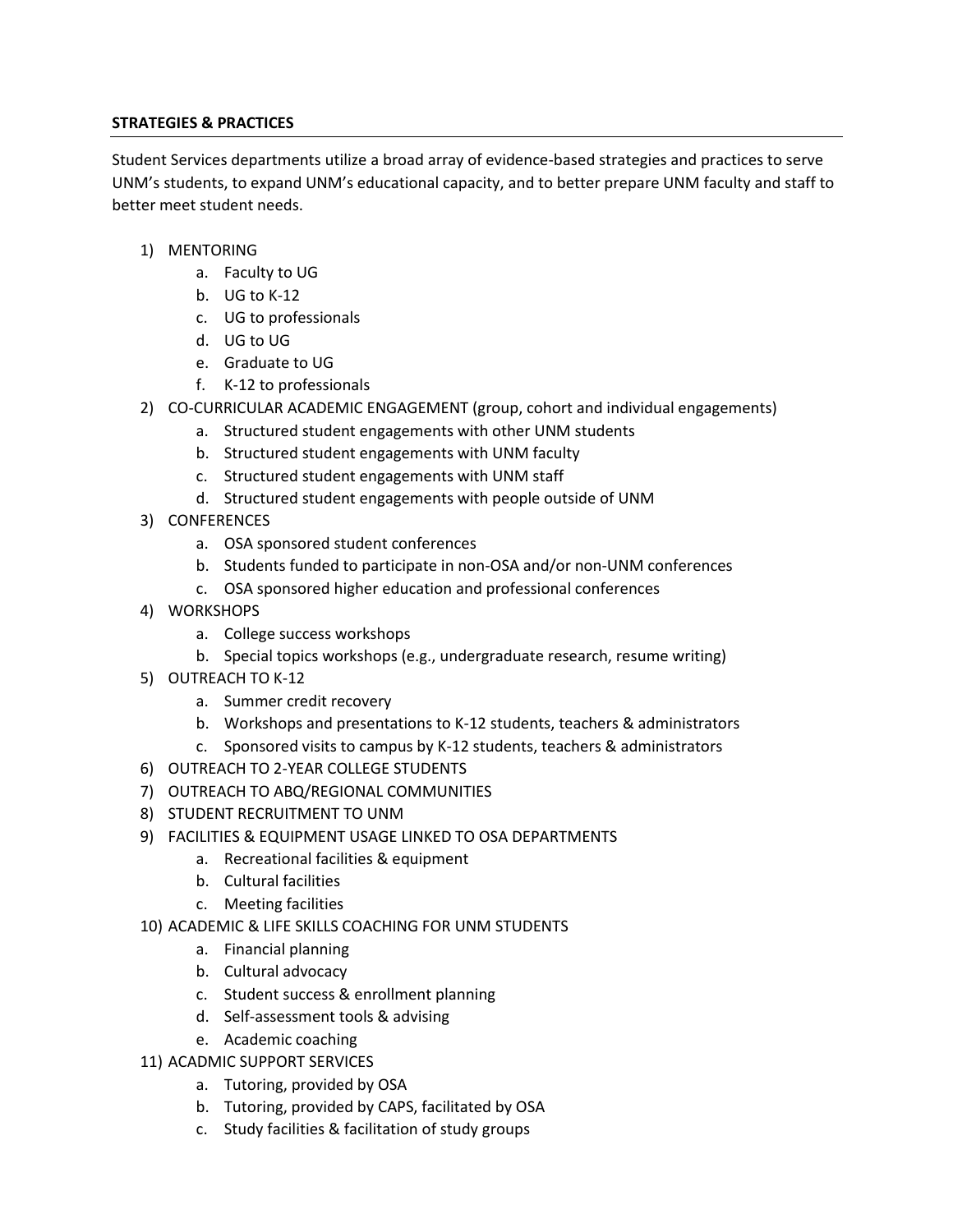- d. Peer mentors and peer learning facilitators in UNM courses
- 12) STUDENT COMMUNITY BUILDING
	- a. Welcome-back events
	- b. Sponsoring of student organizations
	- c. Shared facilities designed to inspire community
	- d. Student recognition & awards
	- e. Social networking & support
	- f. Convocations
- 13) UNM ADVISORY ROLES
	- a. Trainings & certifications provide to UNM students, faculty, staff and administrators
	- b. Providing expertise related to administrative policy (e.g., campus climate)
- 14) SUPPORT TO UNM PERSONNEL
	- a. Individual faculty & staff training and certifications
	- b. Providing expertise related to administrative policy (e.g., campus climate)
	- c. Campus climate dialogues
	- d. Marketing and messaging support
- 15) LEADING OR CO-LEADING INSTITUTIONAL COLLABORATIONS
	- a. Institution-wide initiatives
	- b. Multi-departmental initiatives
- 16) PARTICIPATION IN ASSESSMENT & BENCHMARKING INITIATIVES
	- a. Departmental
	- b. Divisional
	- c. Institutional
	- d. Regional
	- e. National
- 17) ACADEMIC INTERNSHIPS
- 18) STUDENT TRAININGS
	- a. ROTC
- 19) PROFESSIONAL COUNSELING
	- a. Certified career counseling
- 20) STUDENT PROFESSIONAL PREPARATION
	- a. Career Fairs
	- b. Networking
	- c. UNM5
- 21) STUDENT SCHOLARSHIPS & GRANTS
- 22) PRE-UNM TO UNM TRANSITION
	- a. Summer bridges
	- b. UNM orientations
	- c. Departmental orientations
- 23) INSTRUCTION IN CREDIT BEARING COURSES
	- a. Dual credit
	- b. Career classes
	- c. ROTC classes
	- d. MSSP classes